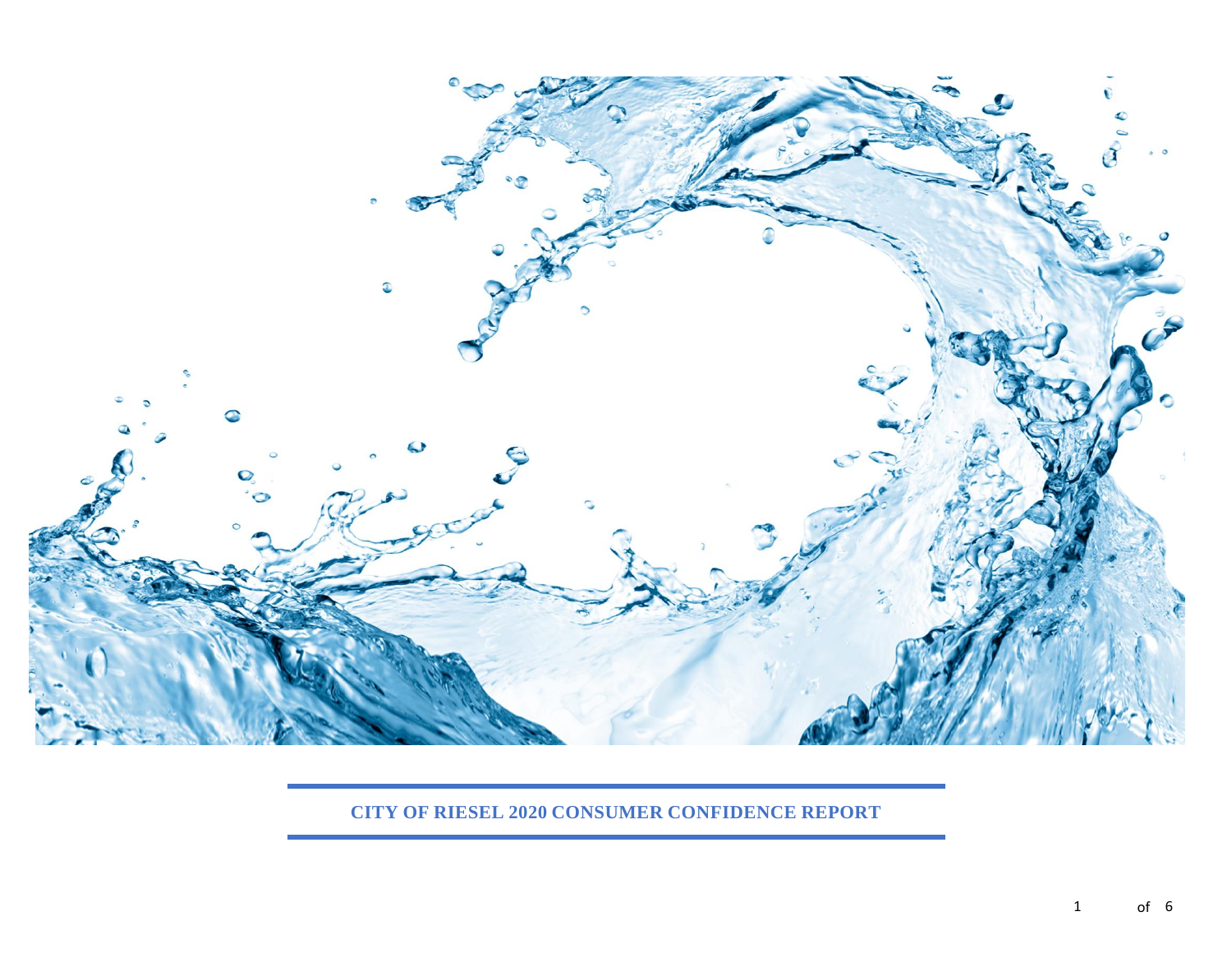# **2020 Consumer Confidence Report for Public Water System CITY OF RIESEL**

This is your water quality report for January 1 to December 31, 2020 For more information regarding this report contact:

CITY OF RIESEL provides ground water from **THE TRINITY AQUIFER** located in **MCLENNAN COUNTY, TX.**

Name RANDY EHLERS

Phone 254-896-6501

Este reporte incluye información importante sobre el agua para tomar. Para asistencia en español, favor de llamar al telefono (254) 896-6501.

#### **Definitions and Abbreviations**

| Definitions and Abbreviations                      | The following tables contain scientific terms and measures, some of which may require explanation.                                                                                                                                                                      |
|----------------------------------------------------|-------------------------------------------------------------------------------------------------------------------------------------------------------------------------------------------------------------------------------------------------------------------------|
| Action Level:                                      | The concentration of a contaminant which, if exceeded, triggers treatment or other requirements which a water system must follow.                                                                                                                                       |
|                                                    |                                                                                                                                                                                                                                                                         |
| Avg:                                               | Regulatory compliance with some MCLs are based on running annual average of monthly samples.                                                                                                                                                                            |
| Level 1 Assessment:                                | A Level 1 assessment is a study of the water system to identify potential problems and determine (if possible) why total coliform bacteria have been found in our<br>water system.                                                                                      |
| Level 2 Assessment:                                | A Level 2 assessment is a very detailed study of the water system to identify potential problems and determine (if possible) why an E. coli MCL violation has occurred<br>and/or why total coliform bacteria have been found in our water system on multiple occasions. |
| Maximum Contaminant Level or MCL:                  | The highest level of a contaminant that is allowed in drinking water. MCLs are set as close to the MCLGs as feasible using the best available treatment technology.                                                                                                     |
| Maximum Contaminant Level Goal or MCLG:            | The level of a contaminant in drinking water below which there is no known or expected risk to health. MCLGs allow for a margin of safety.                                                                                                                              |
| Maximum residual disinfectant level or MRDL:       | The highest level of a disinfectant allowed in drinking water. There is convincing evidence that addition of a disinfectant is necessary for control of microbial<br>contaminants.                                                                                      |
| Maximum residual disinfectant level goal or MRDLG: | The level of a drinking water disinfectant below which there is no known or expected risk to health. MRDLGs do not reflect the benefits of the use of disinfectants to<br>control microbial contaminants.                                                               |
| <b>MFL</b>                                         | million fibers per liter (a measure of asbestos)                                                                                                                                                                                                                        |
| mrem:                                              | millirems per year (a measure of radiation absorbed by the body)                                                                                                                                                                                                        |
| na:                                                | not applicable.                                                                                                                                                                                                                                                         |
| <b>NTU</b>                                         | nephelometric turbidity units (a measure of turbidity)                                                                                                                                                                                                                  |
| pCi/L                                              | picocuries per liter (a measure of radioactivity)                                                                                                                                                                                                                       |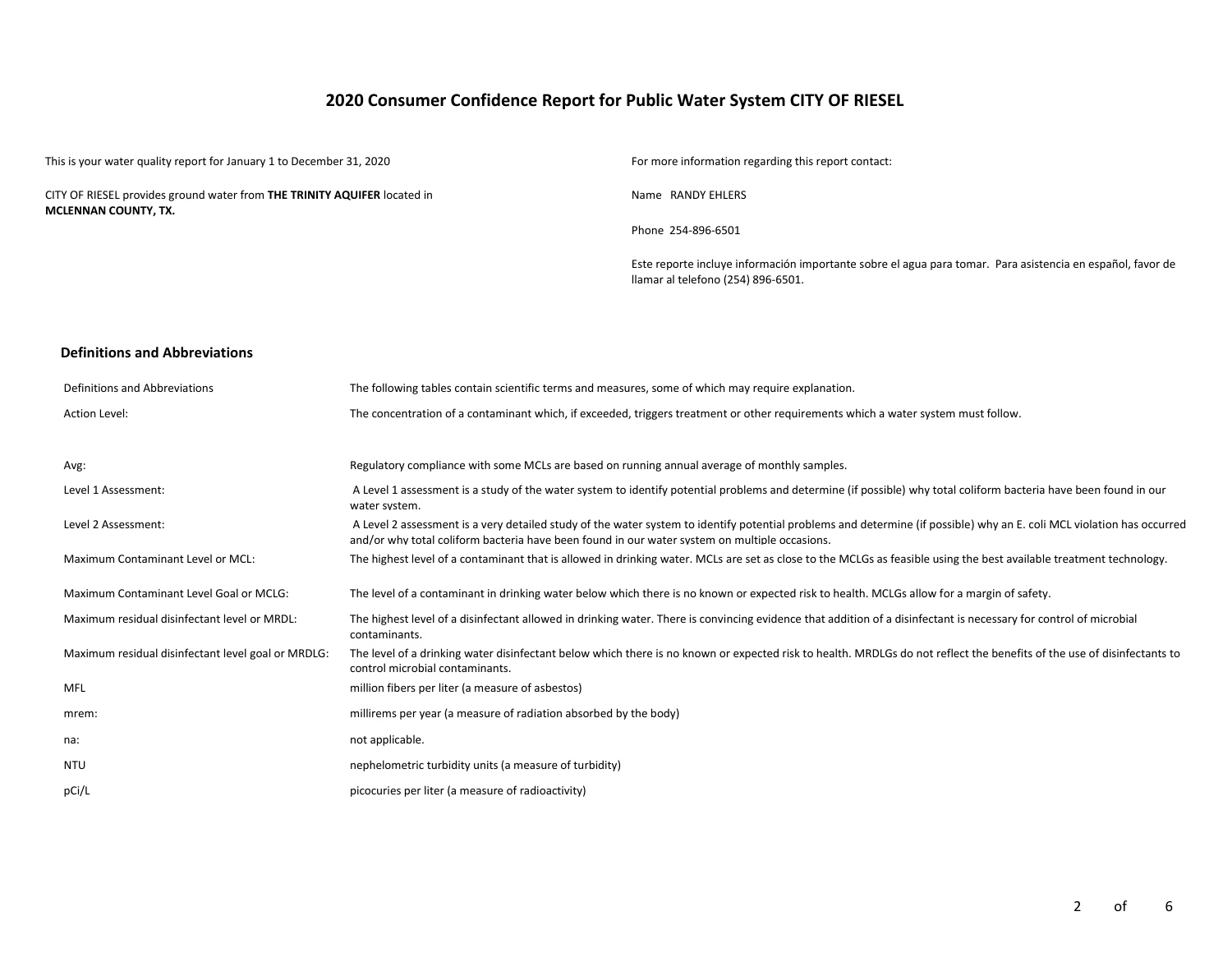#### **Definitions and Abbreviations**

| ppb:                       | micrograms per liter or parts per billion                                           |
|----------------------------|-------------------------------------------------------------------------------------|
| ppm:                       | milligrams per liter or parts per million                                           |
| ppq                        | parts per quadrillion, or picograms per liter (pg/L)                                |
| ppt                        | parts per trillion, or nanograms per liter (ng/L)                                   |
| Treatment Technique or TT: | A required process intended to reduce the level of a contaminant in drinking water. |

# **Information about your Drinking Water**

The sources of drinking water (both tap water and bottled water) include rivers, lakes, streams, ponds, reservoirs, springs, and wells. As water travels over the surface of the land or through the ground, it dissolves naturally-occurring minerals and, in some cases, radioactive material, and can pick up substances resulting from the presence of animals or from human activity.

Drinking water, including bottled water, may reasonably be expected to contain at least small amounts of some contaminants. The presence of contaminants does not necessarily indicate that water poses a health risk. More information about contaminants and potential health effects can be obtained by calling the EPAs Safe Drinking Water Hotline at (800) 426-4791.

Contaminants that may be present in source water include:

- Microbial contaminants, such as viruses and bacteria, which may come from sewage treatment plants, septic systems, agricultural livestock operations, and wildlife.

- Inorganic contaminants, such as salts and metals, which can be naturally-occurring or result from urban storm water runoff, industrial or domestic wastewater discharges, oil and gas production, mining, or farming.

- Pesticides and herbicides, which may come from a variety of sources such as agriculture, urban storm water runoff, and residential uses.

- Organic chemical contaminants, including synthetic and volatile organic chemicals, which are by-products of industrial processes and petroleum production, and can also come from gas stations, urban storm water runoff, and septic systems.

- Radioactive contaminants, which can be naturally-occurring or be the result of oil and gas production and mining activities.

In order to ensure that tap water is safe to drink, EPA prescribes regulations which limit the amount of certain contaminants in water provided by public water systems. FDA regulations establish limits for contaminants in bottled water which must provide the same protection for public health.

Contaminants may be found in drinking water that may cause taste, color, or odor problems. These types of problems are not necessarily causes for health concerns. For more information on taste, odor, or color of drinking water, please contact the system's business office.

You may be more vulnerable than the general population to certain microbial contaminants, such as Cryptosporidium, in drinking water. Infants, some elderly, or immunocompromised persons such as those undergoing chemotherapy for cancer; persons who have undergone organ transplants; those who are undergoing treatment with steroids; and people with HIV/AIDS or other immune system disorders, can be particularly at risk from infections. You should seek advice about drinking water from your physician or health care providers. Additional guidelines on appropriate means to lessen the risk of infection by Cryptosporidium are available from the Safe Drinking Water Hotline (800-426-4791).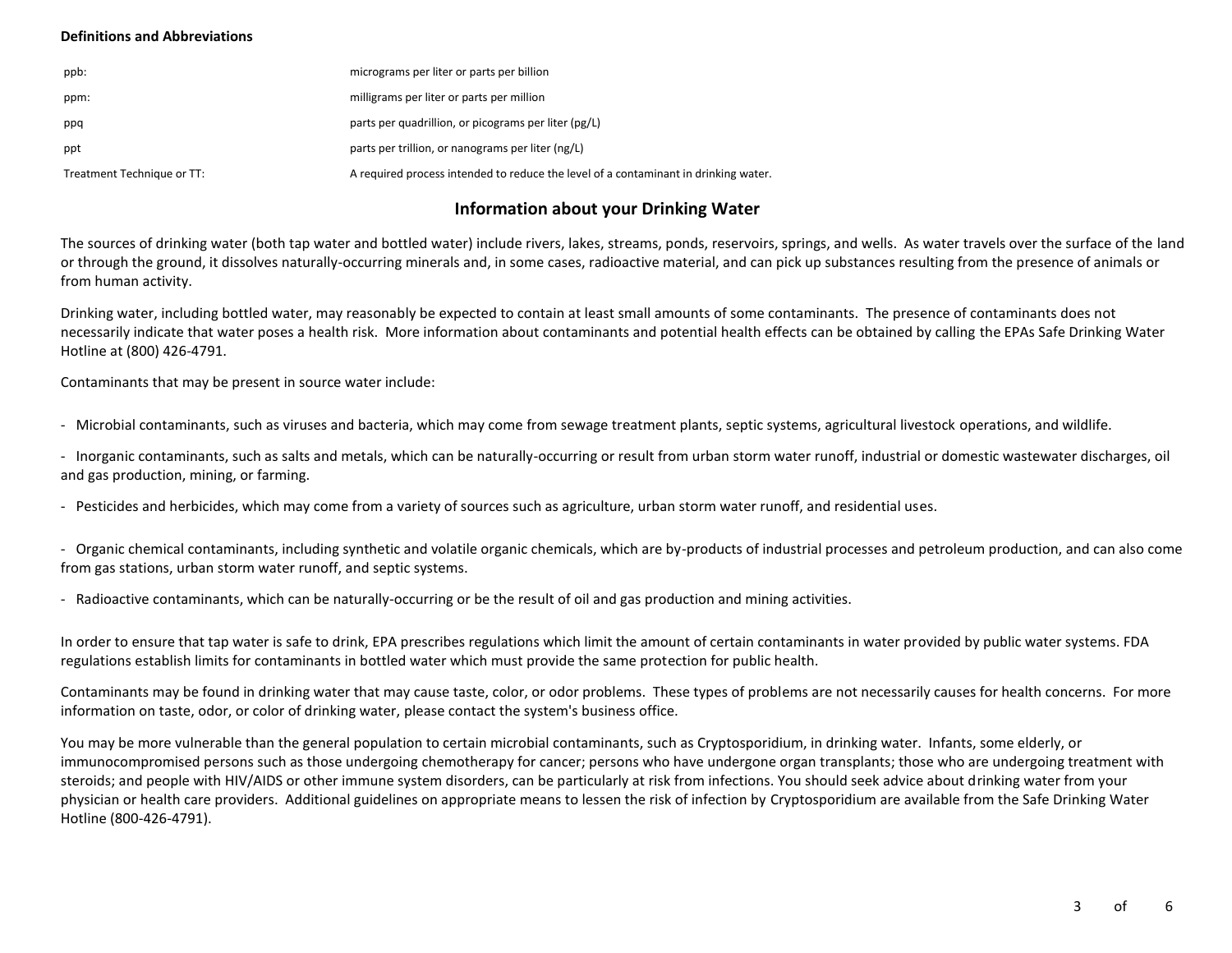If present, elevated levels of lead can cause serious health problems, especially for pregnant women and young children. Lead in drinking water is primarily from materials and components associated with service lines and home plumbing. We are responsible for providing high quality drinking water, but we cannot control the variety of materials used in plumbing components. When your water has been sitting for several hours, you can minimize the potential for lead exposure by flushing your tap for 30 seconds to 2 minutes before using water for drinking or cooking. If you are concerned about lead in your water, you may wish to have your water tested. Information on lead in drinking water, testing methods, and steps you can take to minimize exposure is available from the Safe Drinking Water Hotline or at http://www.epa.gov/safewater/lead.

This is an alert about your drinking water and a cosmetic dental problem that might affect children under nine years of age. At low levels, fluoride can help prevent cavities, but children drinking water containing more than 2 milligrams per liter (mg/L) of fluoride may develop cosmetic discoloration of their permanent teeth (dental fluorosis). The drinking water provided by your community water system **CITY OF RIESEL** has a fluoride concentration of **2.71**mg/L.

Dental fluorosis, in its moderate or severe forms, may result in a brown staining and/or pitting of the permanent teeth. This problem occurs only in developing teeth, before they erupt from the gums. Children under nine should be provided with alternative sources of drinking water or water that has been treated to remove the fluoride to avoid the possibility of staining and pitting of their permanent teeth. You may also want to contact your dentist about proper use by young children of fluoride-containing products. Older children and adults may safely drink the water.

For more information, please call **RANDY EHLERS** of **CITY OF RIESEL** at **254-896-6501** Some home water treatment units are also available to remove fluoride from drinking water. To learn more about available home water treatment units, you may call NSF International at 1-877-8-NSF-HELP.

#### **Information about Source Water**

CITY OF RIESEL purchases water from R M S WSC. R M S WSC provides purchase ground water from **THE TRINITY AQUIFER** located in **MCLENNAN COUNTY.**

TCEQ completed an assessment of your source water, and results indicate that some of our sources are susceptible to certain contaminants. The sampling requirements for your water system is based on this susceptibility and previous sample data. Any detections of these contaminants will be found in this Consumer Confidence Report. For more information on source water assessments and protection efforts at our system contact **RANDY EHLERS AT 254-896-6501.**

| <b>Lead and Copper</b> | Date Sampled | <b>MCLG</b> | <b>Action Level (AL)</b> | 90th Percentile | # Sites Over AL | <b>Units</b> | Violation | Likely Source of Contamination                                                                                |
|------------------------|--------------|-------------|--------------------------|-----------------|-----------------|--------------|-----------|---------------------------------------------------------------------------------------------------------------|
| Copper                 | 09/06/2019   | 1.3         | ر. 1                     | 0.0802          |                 | ppm          |           | Erosion of natural deposits; Leaching from wood<br>preservatives; Corrosion of household plumbing<br>systems. |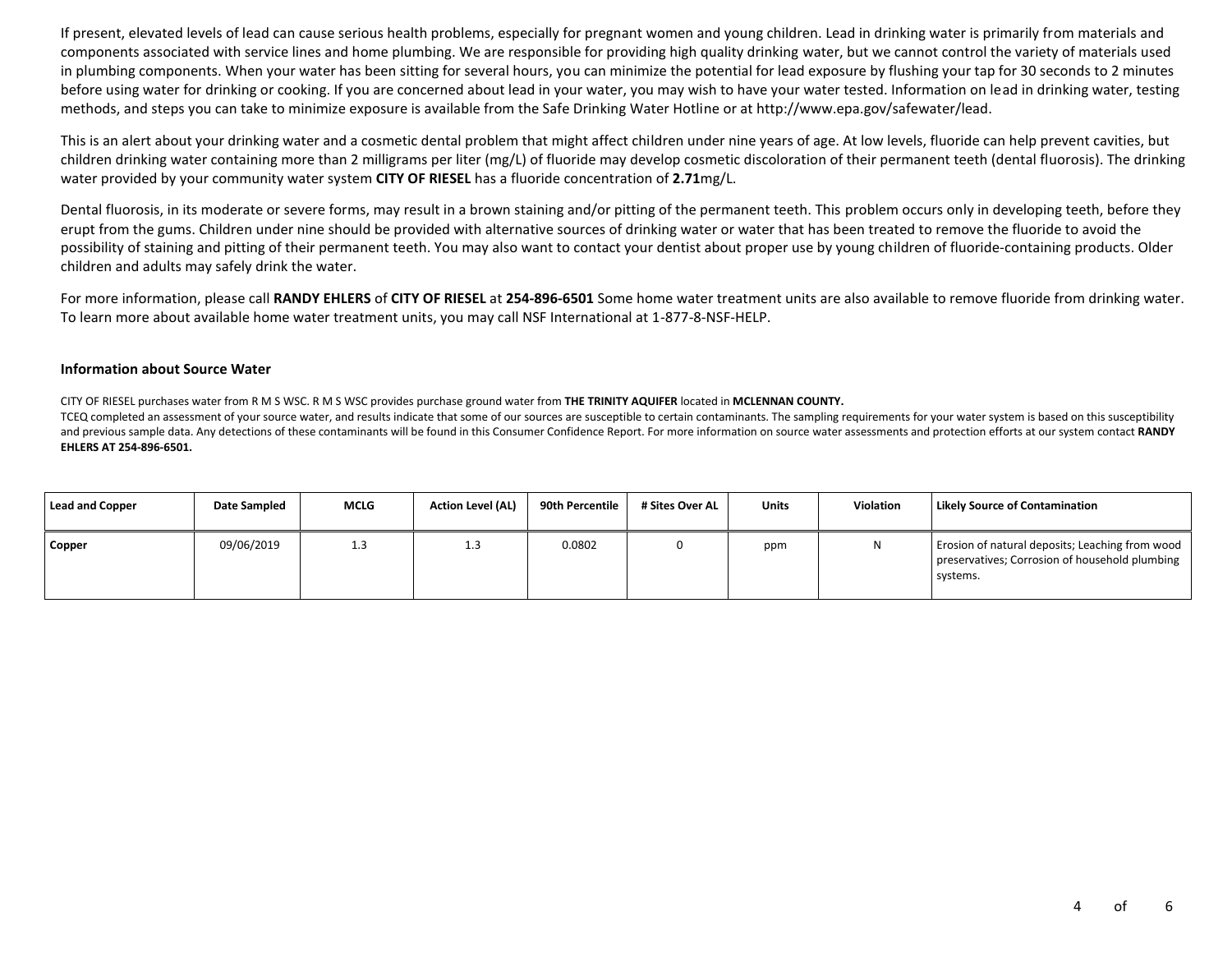# **2020 Water Quality Test Results**

| Disinfection By-Products | <b>Collection Date</b> | <b>Highest Level</b><br><b>Detected</b> | <b>Range of Individual</b><br><b>Samples</b> | <b>MCLG</b>              | <b>MCL</b> | Units | <b>Violation</b> | <b>Likely Source of Contamination</b>      |
|--------------------------|------------------------|-----------------------------------------|----------------------------------------------|--------------------------|------------|-------|------------------|--------------------------------------------|
| Haloacetic Acids (HAA5)  | 2020                   |                                         | $3.1 - 3.1$                                  | No goal for the<br>total | 60         | ppb   | Ν                | By-product of drinking water disinfection. |

\*The value in the Highest Level or Average Detected column is the highest average of all HAA5 sample results collected at a location over a year

| Total Trihalomethanes (TTHM) | 2020 | 27.27 | No goal for the | 80 | ppb | By-product of drinking water disinfection. |
|------------------------------|------|-------|-----------------|----|-----|--------------------------------------------|
|                              |      |       | total           |    |     |                                            |

\*The value in the Highest Level or Average Detected column is the highest average of all TTHM sample results collected at a location over a year

| <b>Inorganic Contaminants</b>  | <b>Collection Date</b> | <b>Highest Level</b><br><b>Detected</b> | Range of Individual<br>Samples | MCLG     | <b>MCL</b> | <b>Units</b> | <b>Violation</b> | <b>Likely Source of Contamination</b>                                                                                            |
|--------------------------------|------------------------|-----------------------------------------|--------------------------------|----------|------------|--------------|------------------|----------------------------------------------------------------------------------------------------------------------------------|
| Arsenic                        | 2020                   | 17                                      | $10.7 - 17.5$                  | $\Omega$ | 10         | ppb          | $\mathbf{v}$     | Erosion of natural deposits; Runoff from orchards;<br>Runoff from glass and electronics production wastes.                       |
| <b>Barium</b>                  | 05/13/2019             | 0.0825                                  | $0.0825 - 0.0825$              |          |            | ppm          | N                | Discharge of drilling wastes; Discharge from metal<br>refineries; Erosion of natural deposits.                                   |
| <b>Fluoride</b>                | 05/13/2019             | 2.71                                    | $2.71 - 2.71$                  |          | 4.0        | ppm          | N                | Erosion of natural deposits; Water additive which<br>promotes strong teeth; Discharge from fertilizer and<br>aluminum factories. |
| Nitrate [measured as Nitrogen] | 2020                   | 0.12                                    | $0 - 0.12$                     | 10       | 10         | ppm          | N                | Runoff from fertilizer use; Leaching from septic tanks,<br>sewage; Erosion of natural deposits.                                  |
| Selenium                       | 05/13/2019             | 4.1                                     | $4.1 - 4.1$                    | 50       | 50         | ppb          | N                | Discharge from petroleum and metal refineries;<br>Erosion of natural deposits; Discharge from mines.                             |

| Radioactive Contaminants | <b>Collection Date</b> | <b>Highest Level</b> | <b>Range of Individual</b> | <b>MCLG</b> | <b>MC</b> | <b>Units</b> | Violation | Likely Source of Contamination |
|--------------------------|------------------------|----------------------|----------------------------|-------------|-----------|--------------|-----------|--------------------------------|
|                          |                        | <b>Detected</b>      | Samples                    |             |           |              |           |                                |

| Beta/photon emitters | 05/13/2019 | -∽ | $5.4 - 5.4$ | <u>JU</u> | pCi/L' | Decay of natural and man-made deposits. |
|----------------------|------------|----|-------------|-----------|--------|-----------------------------------------|
|                      |            |    |             |           |        |                                         |

\*EPA considers 50 pCi/L to be the level of concern for beta particles.